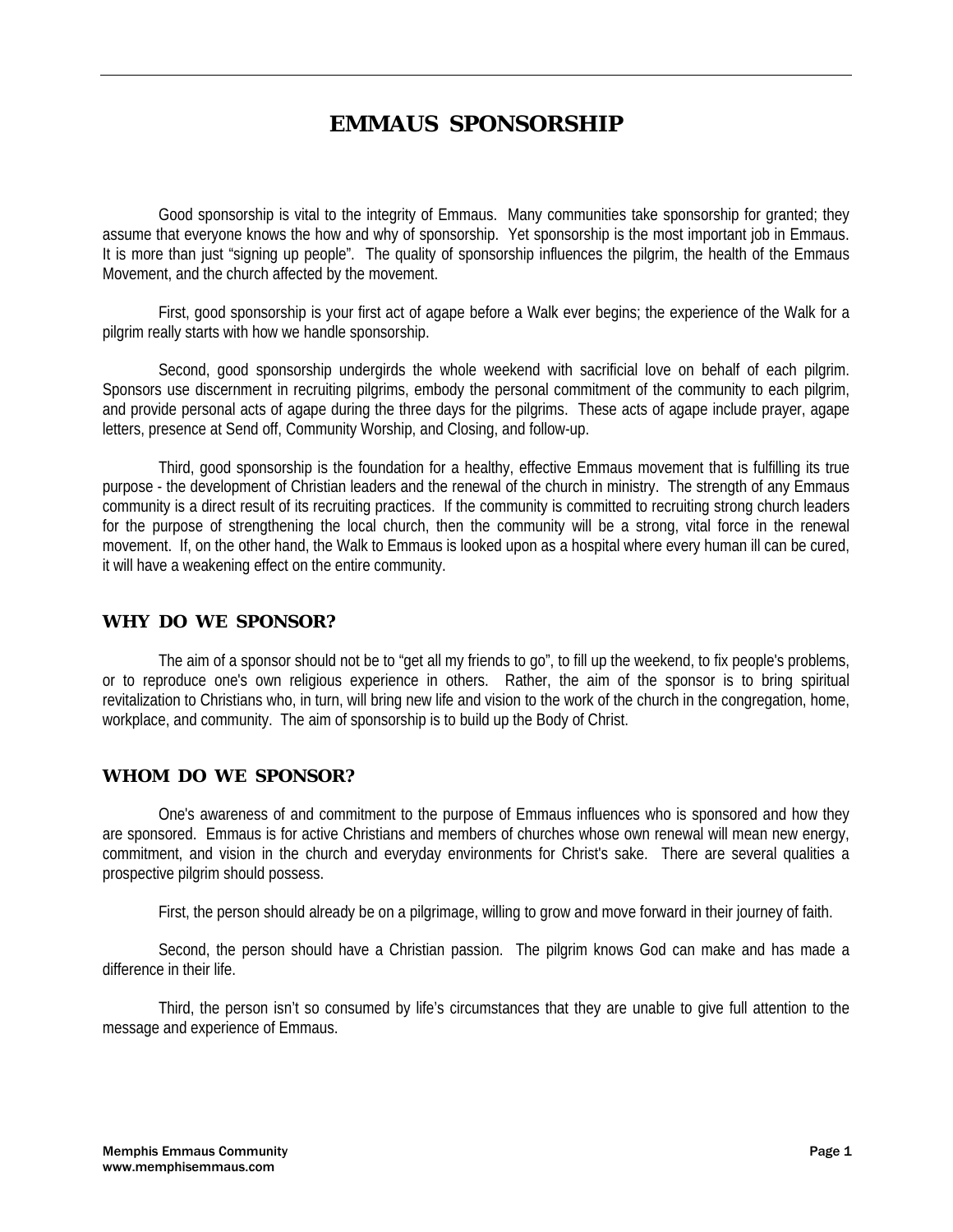Those sponsored could include the following:

- church leaders (pastors and laypersons) who will bring new vision, commitment, and understanding back to their congregations and who need the renewal and grace Emmaus channels;
- dependable church members who are the quiet backbone of the church;
- less active members who need their awareness of grace rekindled and their commitments renewed;
- christians who are hungry for "something more" and who want to grow spiritually;
- respected laypersons and clergypersons whose participation, support, and leadership will encourage others to attend the Walk and will build a sound, balanced leadership base for the movement in the community; and
- members of diverse congregations, denominations, and ethnic groups.

 Emmaus is right for many people - but not for everyone. The religious background or emotional condition of some people may make Emmaus an improper discipleship tool for them. Others may be unsuitable for sponsorship because of the negative effect they might have on an Emmaus weekend or the divisive influence they might bring to the church. Sponsorship requires sensitivity to these factors. Some examples of questionable sponsorship are as follows:

- non-christians;
- christians whose theology and/or practice is notably different or incompatible with the traditional theology and practice represented by The Walk to Emmaus;
- persons undergoing an emotional crisis (for example, family breakup, job loss, severe grief) or who are psychologically unstable;
- "church-hoppers" those who always have an axe to grind against the church; persons who will use Emmaus as a tool to divide the body, to further their own theological agendas, or who will create an "Emmaus church";
- persons who are always looking for another spiritual high or another experience to help them "arrive"; and
- persons who decide not to attend a Walk after being presented the opportunity. A potential sponsor need not feel like a failure if a prospect says no. Perhaps the timing is not right. Perhaps God will renew the person in another way. Remember, The Walk to Emmaus is not the way to renewal for every Christian.

 Wise sponsorship is purposeful and prayerful; unwise sponsorship is haphazard and undiscerning. Wise sponsorship eventually will produce a balanced, theologically centered movement of the Holy Spirit. Unwise sponsorship eventually will produce a harvest that becomes more of a burden than a blessing for the church.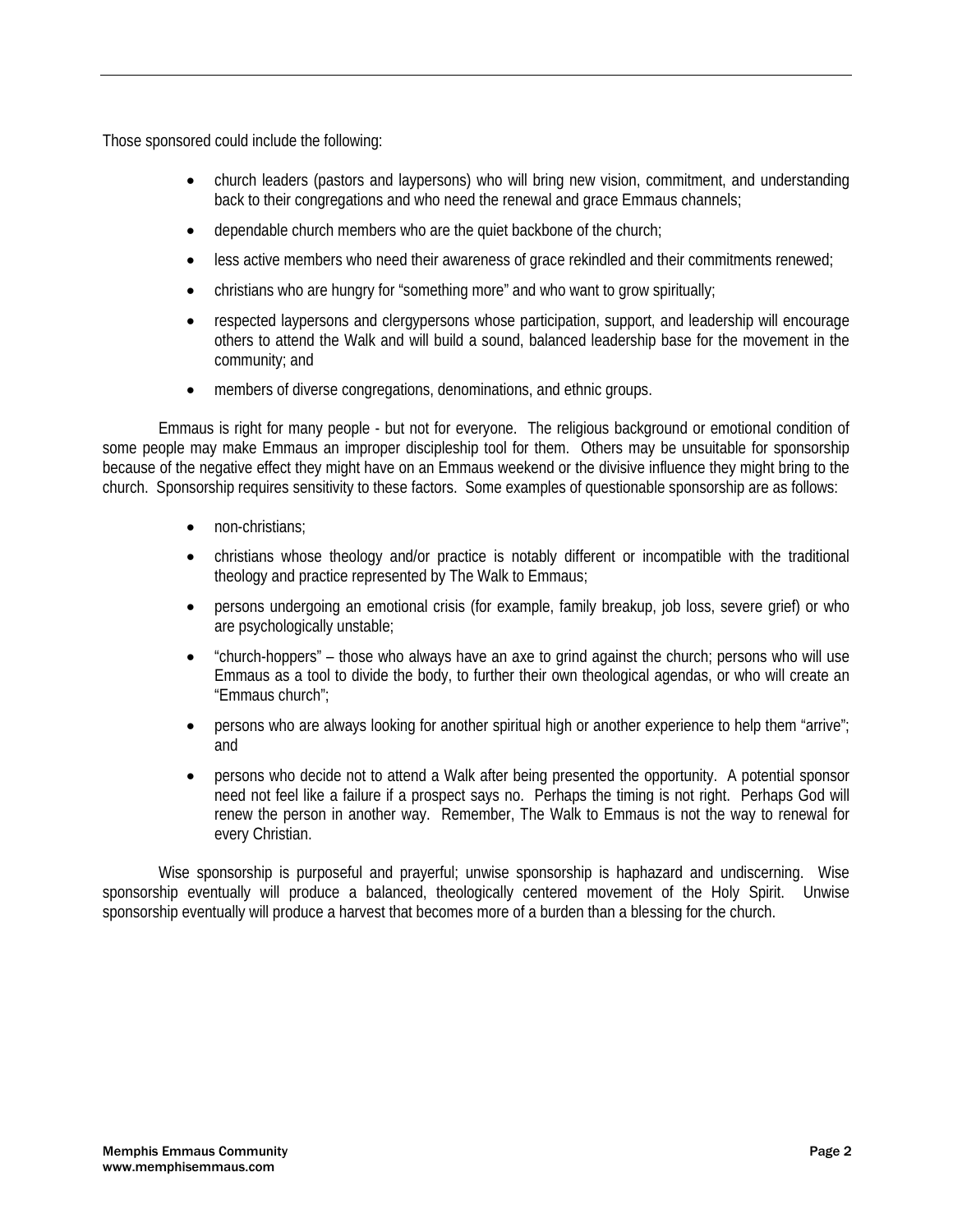#### **HOW DO WE SPONSOR?**

- 1. Pray for the person's openness to God's call to discipleship, not for how to get him or her to go on a Walk.
- 2. Extend an invitation. Invite the person to attend for the sake of a more vital relationship with Jesus Christ, not just an event to go to. Share your faith; explain the basic elements of the Walk, its purpose, and follow-up dimensions, which help us live in grace for the rest of our lives. Take the attitude that you are offering the person a wonderful gift rather than that they need to go.
- 3. Ask the person to make a commitment by filling out the application form. If the person is married, speak with both partners and encourage an equal commitment by both. ALL parts of the application must be completed and signed.
- 4. Continue to pray for your prospective pilgrim. Once the pilgrim has been assigned to a Walk, begin to prepare agape letters. Do not send personal agape for the pilgrim to be delivered during the weekend. Pilgrims are not allowed to receive individual agape during the weekend.
- 5. Support the Walk through your participation in the prayer vigil and your presence at Sendoff, Community Worship and Closing. Support the pilgrim's family by house-sitting, baby-sitting, feeding pets, watering plants, or just checking in with a spouse to see if any help is needed. For this reason it is best not to sponsor more than one pilgrim or couple at a time.
- 6. Encourage the pilgrim in his or her Fourth Day involvement. Talk to them about their weekend experience. Help the pilgrim find or start a reunion group. Take the pilgrim to the first Gathering after their Walk. You could even offer to baby-sit so your pilgrim can attend a Community Worship.
- 7. Help the pilgrim re-enter their church and consider ways to act out new commitment and enthusiasm.
- 8. Inform the pilgrim about ways to serve the Emmaus community on future Walks, creating agape and writing letters to other pilgrims.
- 9. Help the pilgrim understand how to sponsor others.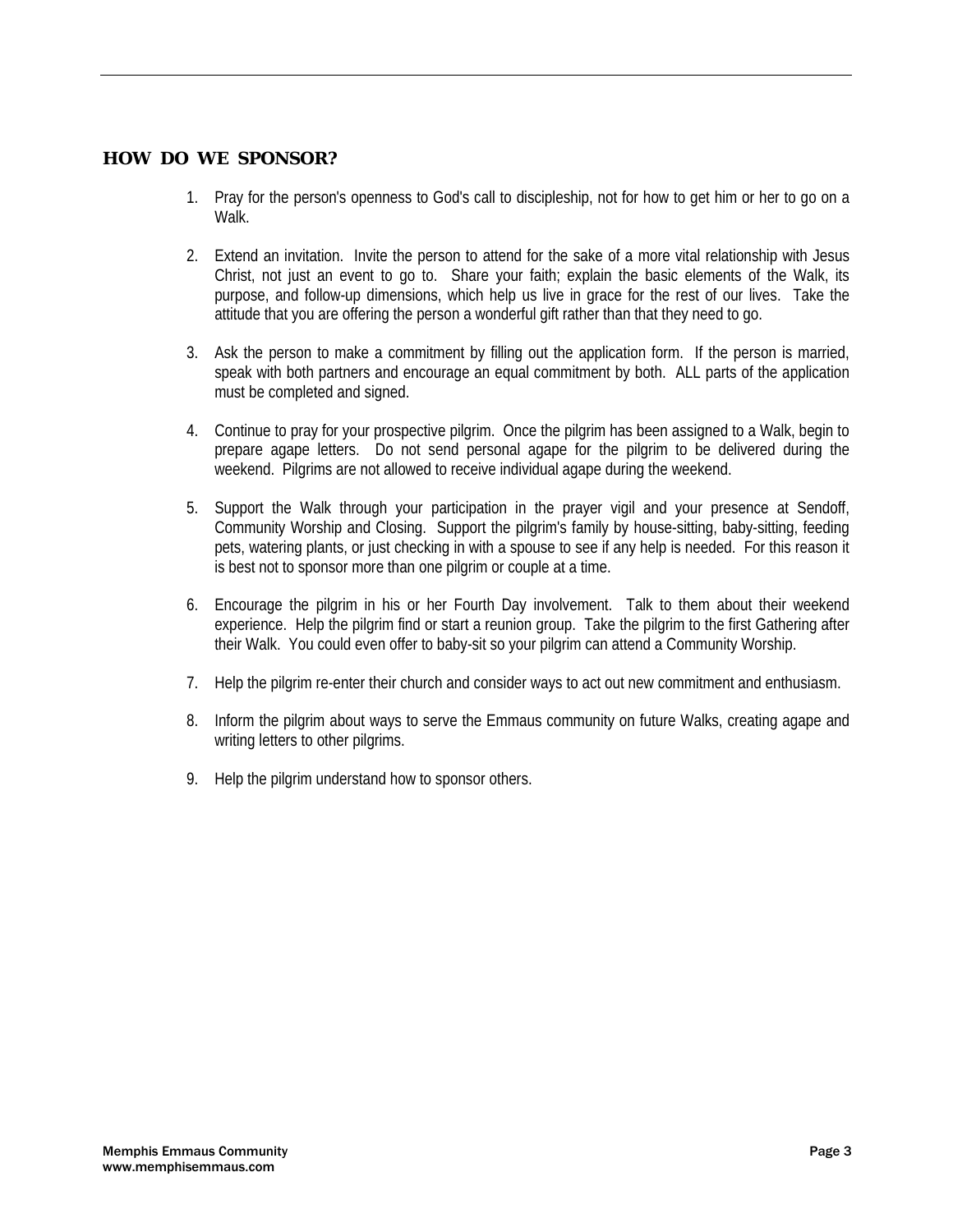#### **WHO CAN SPONSOR?**

 Any persons who have participated in Emmaus can sponsor another person to Emmaus so long as they understand the aim and responsibilities of sponsorship and can fulfill them for the person they would sponsor. Persons who have participated in Chrysalis can also sponsor adults to Emmaus under the same conditions.

## **THE EQUAL COMMITMENT RULE**

 The Letter of Agreement states that "husbands and wives are encouraged to make an equal commitment to participate." The rule does not mean that Emmaus primarily focuses on married persons. Single persons are as welcome to participate in Emmaus as married couples. However, the rule does reflect a concern and hope about the effect of Emmaus on marriages and families.

 First, the equal commitment rule guards against the Emmaus experience becoming a divisive influence in a marriage. Emmaus can be the occasion for commitments to new life directions that one's spouse may not understand or appreciate at the time. The Emmaus Movement attempts to strengthen marriages and to avoid practices that may have the potential to affect a marriage adversely.

 Second, when the rule is followed, Emmaus can indirectly strengthen the spiritual bond in a marriage and family. So sponsorship of married persons involves approaching both husband and wife together and encouraging them to make an equal commitment to participate.

 Third, the equal commitment rule results in increased participation of many grateful husbands and wives who probably would not have attended a Walk otherwise but did so in order to make it possible for their spouse to participate. While their initial motivation for going on a Walk may not have been personal, they came to realize during the course of the weekend that the Walk was also meant for them.

 The equal commitment rule does not mean a wife can never go to Emmaus unless her husband has gone first. It is always best to schedule spouses' participation in the same set of weekends so they can share their experience and support each other. However, circumstances may arise when husbands or wives must attend their Walks at different times. In these cases, the order of participation is secondary and becomes a practical matter.

 Remember, however, that the equal commitment rule represents wisdom, not law. Exceptions may be granted when there is no possibility of participation by both spouses and reasonable assurance that the participation of only one spouse will not adversely affect the marriage.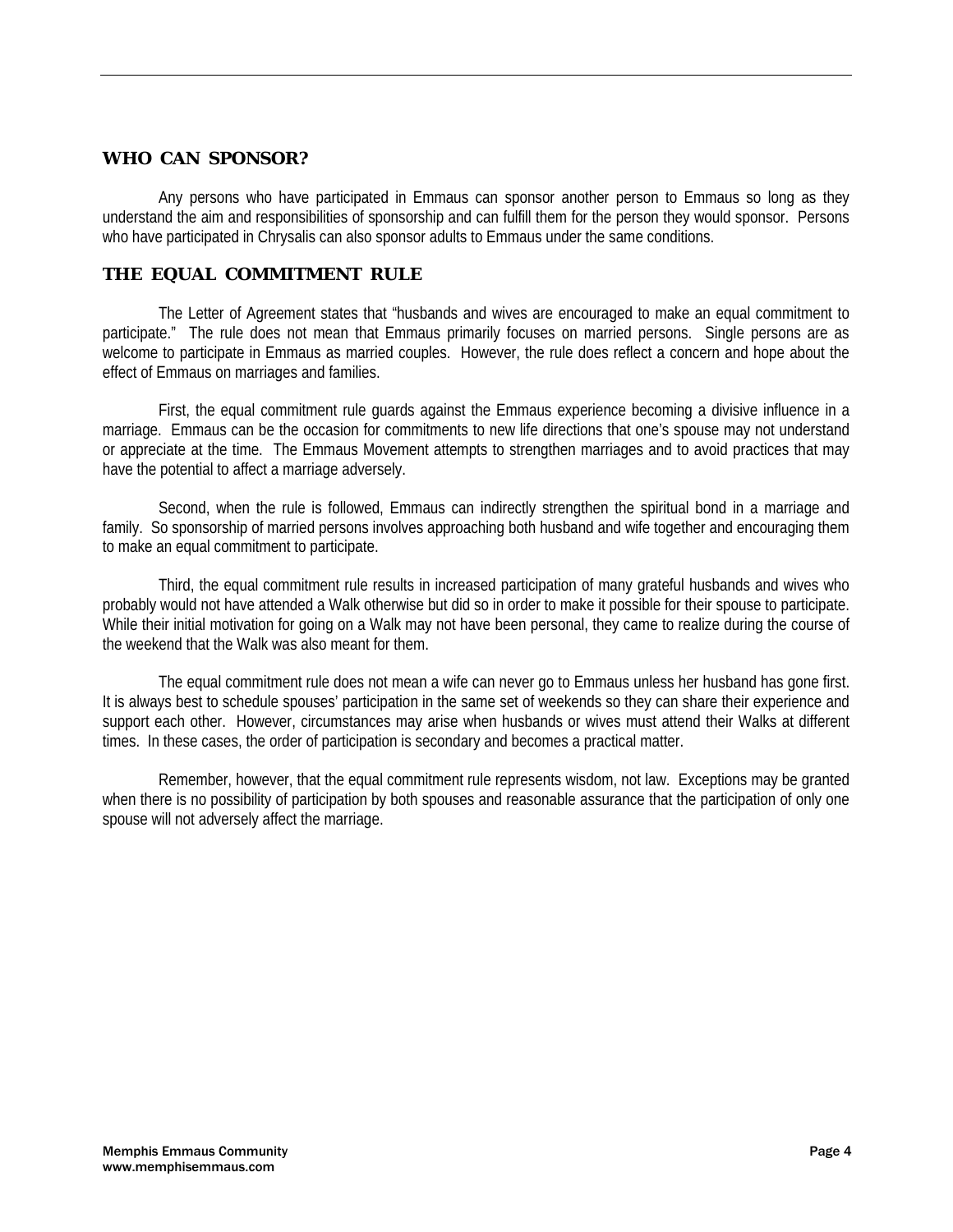# **WHAT SHOULD I TELL MY PILGRIM?**

 While a pilgrim may not know what questions to ask, you do not need to tell them everything that will occur during the three days. However, keep in mind there are no secrets! Saying to a pilgrim that you can't tell them anything about the Walk potentially creates unnecessary suspicion and anxiety. And for clergy and staff leadership, this posture often builds a wall of division that results in an "us vs. them" mentality against the Emmaus community. There is no reason to shroud the event in secrecy. This practice has probably done more harm to the movement than people realize. You can share many things about Emmaus without revealing some of the unique and meaningful experiences. Here are some suggested items to cover with a pilgrim.

- There are fifteen presentations (five each day) dealing with subjects like setting priorities, serving God in everyday situations, how to be a disciple, and how to persevere in faith. Encourage note taking.
- There is time spent in discussing these presentations.
- Time is spent in the chapel meditating and praying.
- Communion is emphasized.
- There is plenty of good food and fellowship.
- Discuss sleeping and showering arrangements with your pilgrim. A list of suggested items to bring is included with the pilgrim's assignment letter.
- No contact with family or business is expected except, of course, for emergencies.
- Tell how each weekend is unique, but each person seems to find exactly what God wants that person to experience. Don't try to prejudge what a person's needs are or what someone will get out of the Walk to Emmaus. Simply tell your own story. There are no expected results other than experiencing God's love.

## **THE APPLICATION**

- ALL parts of the application must be completed and signed. Read the "Sponsor Information" section of the application carefully and prayerfully consider your responsibility as a sponsor before signing your name. Incomplete applications cannot be processed.
- Applications should be mailed or faxed to the Memphis Emmaus Community Registrar by the sponsor. The sponsor should do all communication with the Registrar regarding a pilgrim unless circumstances dictate otherwise.